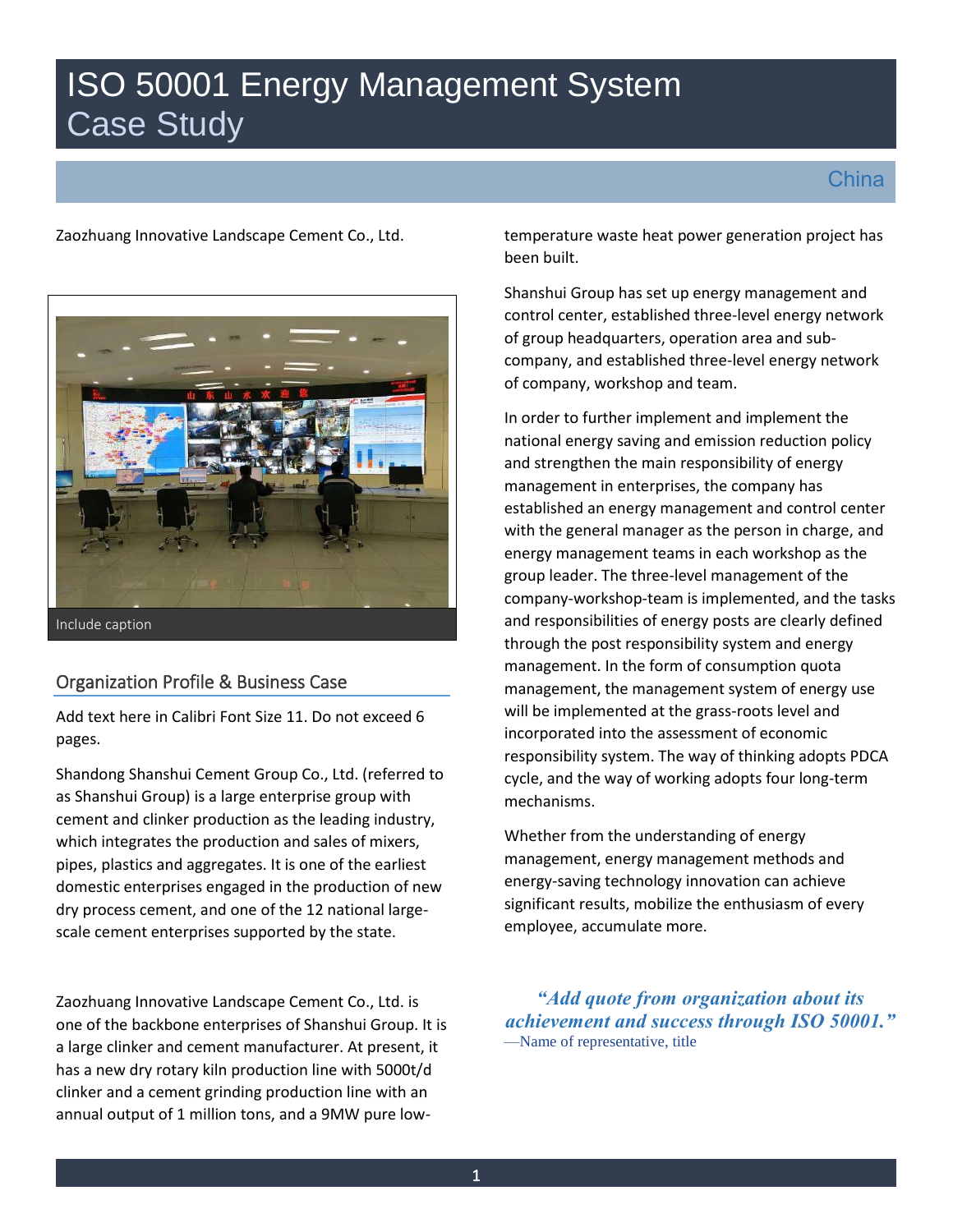## Business Benefits

Through the 135-year energy-saving plan, the company strictly implemented and completed the total amount control target issued by the Development and Reform Commission.

Through defining the tasks and responsibilities of energy posts, through the forms of post responsibility system and energy consumption quota management, the energy use management system will be implemented at the grass-roots level and incorporated into the economic responsibility system assessment. Through the activities of "mass innovation, cost reduction and efficiency enhancement", "energy saving gold ideas", "cost control", "index competition", "comprehensive utilization of resources management and control", more than 500 economic benefits will be created for the company. Ten thousand yuan, of which "dynamic management and control of mine resources" won the second prize of the state.

Companies continue to deepen control measures to improve incentive programs, through various training and competition activities

The company has made remarkable achievements in energy-saving management experience, energy-saving technological progress and energy-saving cultural awareness.

| <b>Case Study Snapshot</b>                                                |                                                                         |
|---------------------------------------------------------------------------|-------------------------------------------------------------------------|
| <b>Industry</b>                                                           | <b>Building material</b>                                                |
| <b>Product/Service</b>                                                    | cement                                                                  |
| Location                                                                  | Taierzhuang District,<br>Zaozhuang City,<br>Shandong Province,<br>China |
| <b>Energy management system</b>                                           | ISO 50001                                                               |
| <b>Energy performance</b><br>improvement period                           | Total number of<br>years for which<br>energy was improved               |
| <b>Energy Performance</b><br>Improvement (%)<br>over improvement period   | 1%                                                                      |
| <b>Total energy cost savings</b><br>over improvement period               | 789077                                                                  |
| <b>Cost to implement EnMS</b>                                             | 54747                                                                   |
| <b>Total Energy Savings</b><br>over improvement period                    | 31260(GJ)                                                               |
| Total CO <sub>2</sub> -e emission<br>reduction<br>over improvement period | 2840000KG                                                               |

## Plan

Add text here – Provide an overview paragraph, and then follow with more details in sections with subheaders. Create your own sub-headers as appropriate for your story.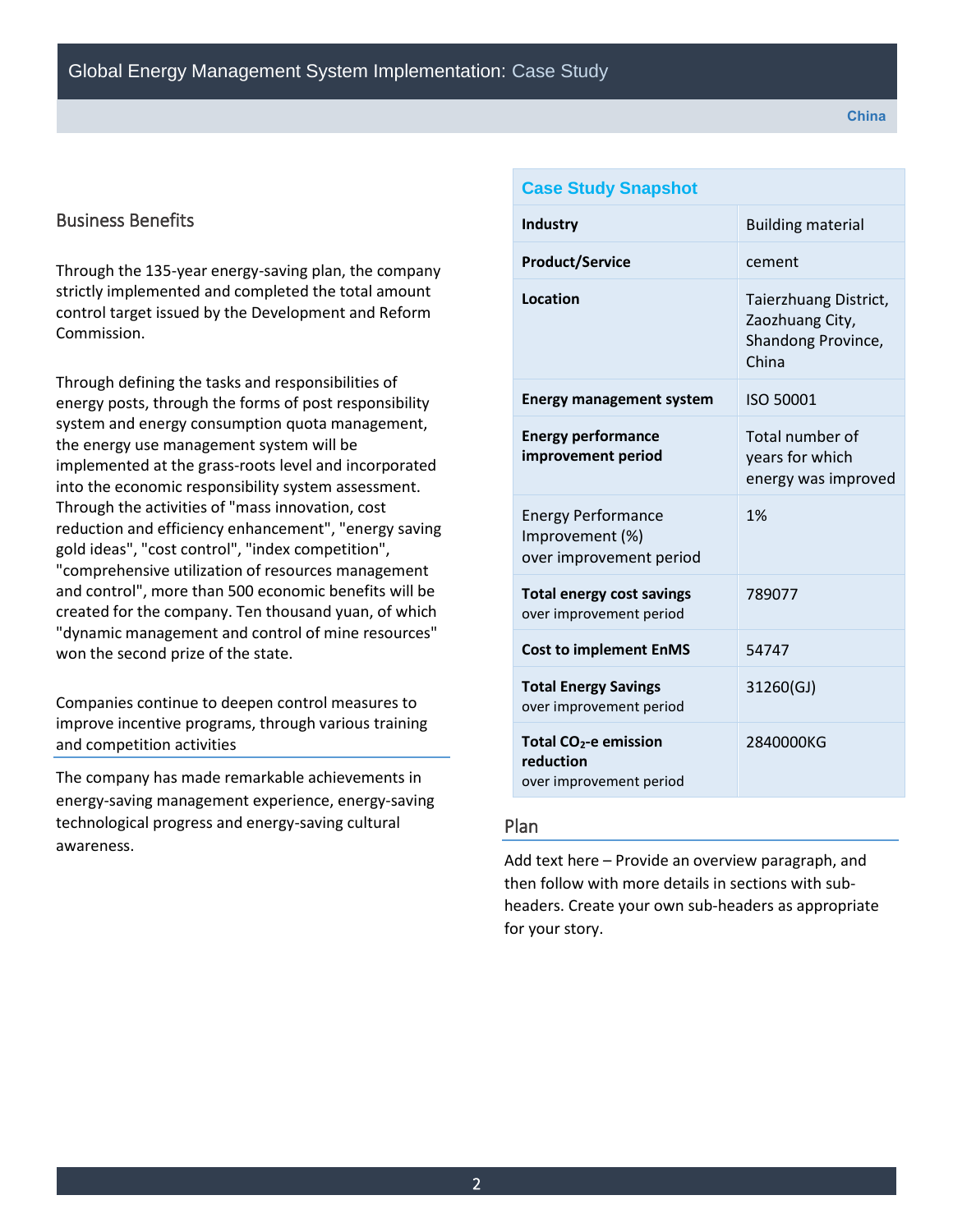## *"An additional quote about usefulness of ISO 50001 and EnMS is helpful. Include where applicable."*

—Name of representative, title

## Do, Check, Act

Taking the operation of the energy management and control center as the leading factor and the threelevel management as the main grasp, the energy consumption will be continuously reduced through the measures of management energy saving, technical energy saving and structural energy saving, so as to achieve the target of coal reduction and substitution work of the Development and Reform Commission. The company has set up an energy management and control center to take charge of the implementation and promotion of the company's energy management; the general manager is in charge, promising to support the energy management system, and continuously improve the effectiveness of energy management, establish the company's energy policy, and ensure the establishment of the company's energy target indicators; the workshop leader is a member to ensure the operation of the workshop's energy management system and ensure the company-level energy target. Each workshop establishes an energy management group, with the head of each workshop as the group leader, and the head of the workshop and the section as the member to ensure the completion of the energy target at the company level; implements three-level management of the company-workshop-team, one-level to-one, team responsible for the position, workshop responsible for the team, and company responsible for the workshop. Set up special funds for energy and formulate incentive schemes.

The company's energy management and control center has 1 registered energy manager, 2 energy managers, 6 professional energy managers and 15 other energy managers. It formulates annual energy-saving plan, defines energy-saving objectives, working direction and formulates monthly energy performance parameters. The energy management and control center set up a special person to issue daily analysis reports, analyze and formulate relevant safeguard measures for the energy consumption of relevant responsible persons; monthly summary, monthly summary through the year-on-year, ring comparison, internal group, the same industry and domestic advanced level of benchmarking. Relevant responsible persons analyze and formulate relevant safeguard measures for daily and monthly energy consumption. The energy management and control center formulates energy consumption plans monthly and annually according to the actual situation of the company, and sends them to relevant workshop departments, and strictly rewards and punishments

Analysis of the current situation: through the enterprise production process, equipment and products, determine the energy efficiency benchmarking index system, carry out statistical analysis, energy audit, energy balance, testing and other basic data of energy efficiency benchmarking index system; determine benchmarking: collect advanced energy efficiency indicators within the group and domestic industry, determine the final benchmarking index; formulate a plan: establish a database, compare. Benchmarking, analysis of their own actual situation, find out the gap, analyze the reasons, determine the energy efficiency benchmarking program, according to the energy efficiency benchmarking program, research and demonstration, determine the best indicators improvement program; Benchmarking practice: according to the best indicators improvement program, formulate plans to carry out energy efficiency benchmarking work, implement relevant responsibilities, after the completion of the phased progress, form the energy efficiency benchmarking implementation effect report. Evaluating standards: formulating evaluation methods, standards and implementation rules of energy efficiency benchmarking, timely evaluation; continuous improvement: optimizing the management process of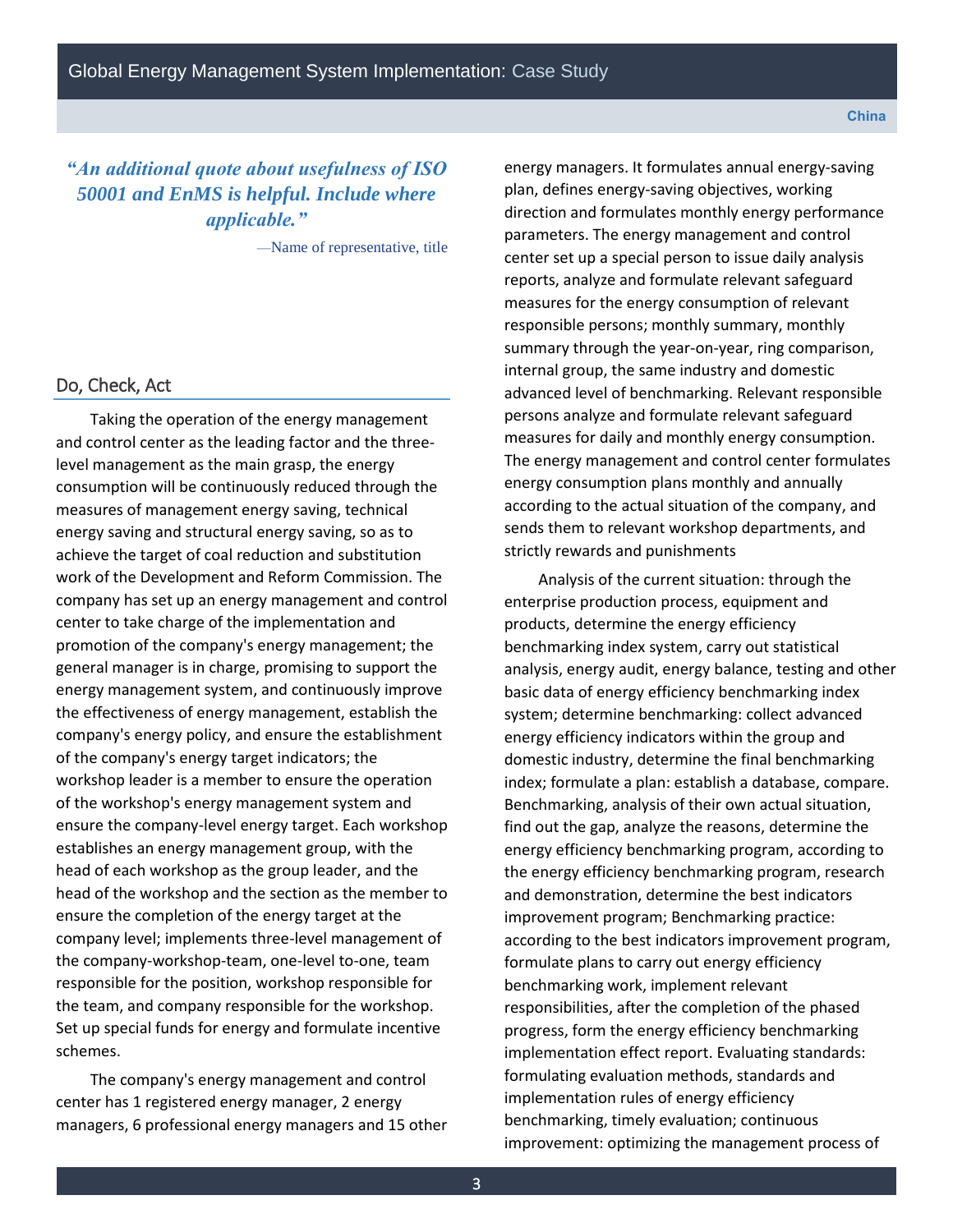indicators, improving rules and regulations, and realizing the daily management of benchmarking. According to the monthly energy performance parameters, the energy management and Control Center analyzed and evaluated the energy performance and whether the target value of the energy performance parameters was reasonable through the year-to-year comparison and other ways combined with the actual production situation.

### **Transparency**

According to the third party's Energy Audit Report, our company's comparable clinker power consumption 46.726 kwh/t, comparable clinker coal consumption 92.58 kg/t, comparable clinker energy consumption 98.32 kgce/t, comparable cement power consumption 64.62 kwh/t and comparable cement energy consumption 75.45 kgce/t are all lower than the comprehensive energy consumption limit of unit products, which meet Shandong local standard "Energy Consumption Limit of Cement Unit Products" (DB37/836-2015). And the national standard "Energy Consumption Limit of Cement Products" (GB/T 16780- 2012) requirements, in the advanced level in China.

#### Lessons Learned

At present, the company's energy consumption index data has been in the advanced level of the cement industry, and the space for energy saving is becoming smaller and smaller. First, the demand of building materials market has become smaller in recent years, the overall efficiency of the industry is not optimistic, some new energy-saving technologies and technologies have a large investment, and the return cycle is long. Encouraging mechanism and formulating new energysaving technology promotion plan should be implemented in stages with less investment and more investment.

Secondly, there is a shortage of high-quality talents, and highly-educated personnel are unwilling to enter the building materials industry; measures: overall thinking, external recruitment and internal promotion; group operation area to build talent strategy, talent in the 21st century, from the outside to absorb high-educated and high-tech talents; more attention is paid to the training of internal personnel, the promotion of the second degree, professional skills learning, comprehensive personnel training, to enhance and develop. Space makes enterprises more attractive

Through the Energy Management Working Group (EMWG), government officials worldwide share best practices and leverage their collective knowledge and experience to create high-impact national programs that accelerate the use of energy management systems in industry and commercial buildings. The EMWG was launched in 2010 by the Clean Energy Ministerial (CEM) and International Partnership for Energy Efficiency Cooperation (IPEEC).

For more information, please visit [www.cleanenergyministerial.org/energymanagement.](http://www.cleanenergyministerial.org/energymanagement)